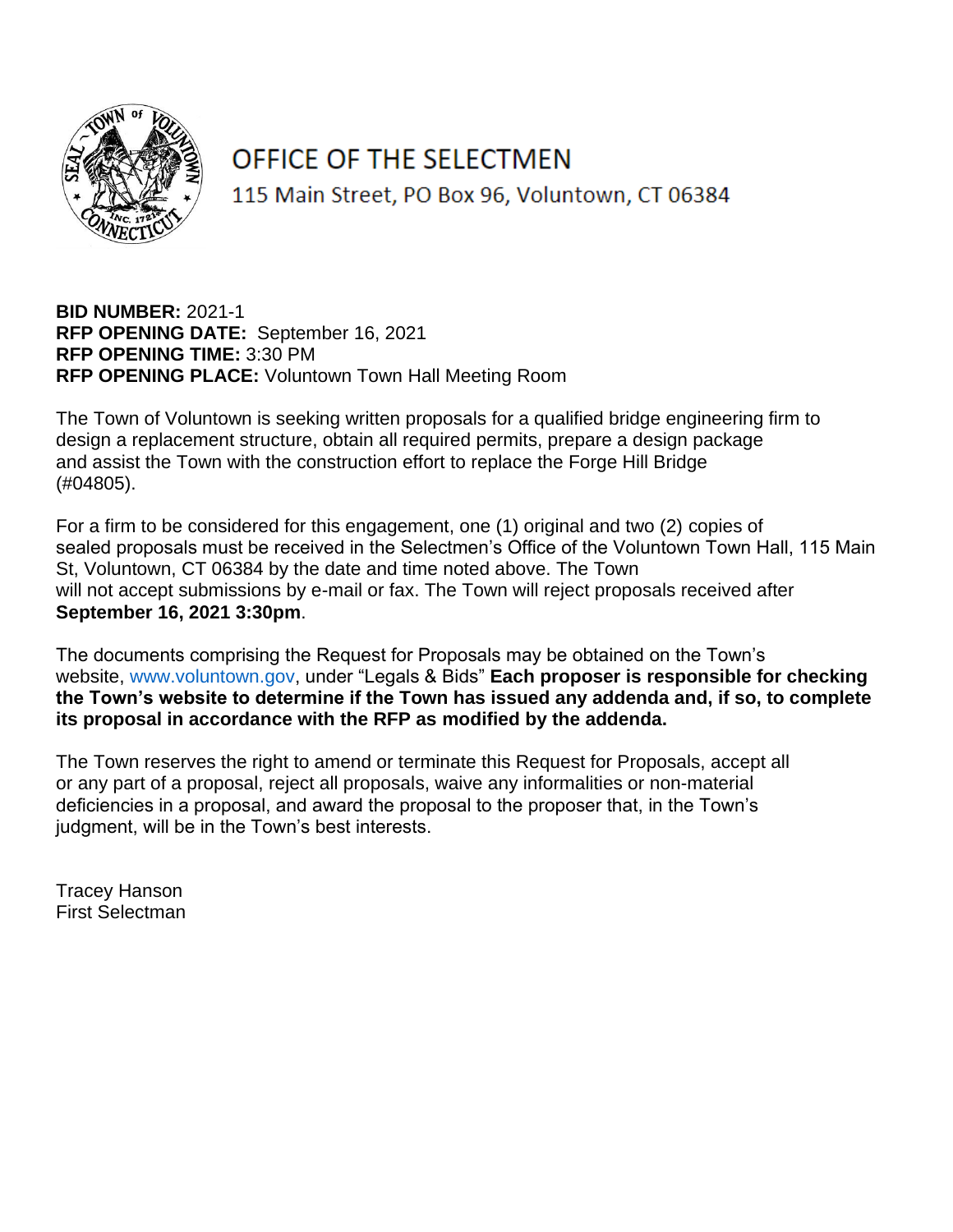# **Introduction**

The Forge Hill Bridge is a concrete slab bridge crossing Forge Hill Road over the Pachaug River. The bridge was built in 1920 and has only had cosmetic repairs since. The State of Connecticut Department of Transportation rated the Forge Hill Bridge as Fair following the 2020 bridge inspection. The Town was told in the inspection letter that the bridge would most likely get a Poor rating at the next inspection in 2022 if nothing is done. Due to the age of the bridge and the significant repairs needed, the Town has decided to replace the bridge.

# **1. GENERAL BID REQUIREMENTS**

#### **Qualifications**

Eligible Vendors will be those individuals, businesses and firms that meet the following qualifications:

- Proposer must have demonstrated experience and expertise regarding providing the types of or similar services as those outlined in the RFP.
- Proposer must have a proven track record in providing these types of services for similarly sized municipal governments, preferably in Connecticut.
- Proposer must be familiar with, qualified, and properly licensed in the State of Connecticut to perform its obligation under this proposal in compliance with all applicable Federal and State of Connecticut laws and regulations, statutes and policies.
- The Town will not award the proposal to any business that, or person who, is in arrears or in default to the Town regarding any tax, debt, contract, security or any other obligation.
- Documented/audited internal control environment.
- Proposer must have a business continuity plan.

#### **Qualification Information for Submission**

Proposers must set forth accurate and complete information for each of the items listed below. At the Town's discretion, failure to do so could result in disqualification. Please ensure your qualification information incorporates responses to the questions below, as well as any requested attachments.

- 1. Proposer Information: Please provide the following information:
	- a. Firm Name
	- b. Permanent main office address
	- c. Date firm organized.
	- d. Legal Form of ownership. If a corporation, indicate where incorporated.
	- e. How many years have you been engaged in services you provide under your present name?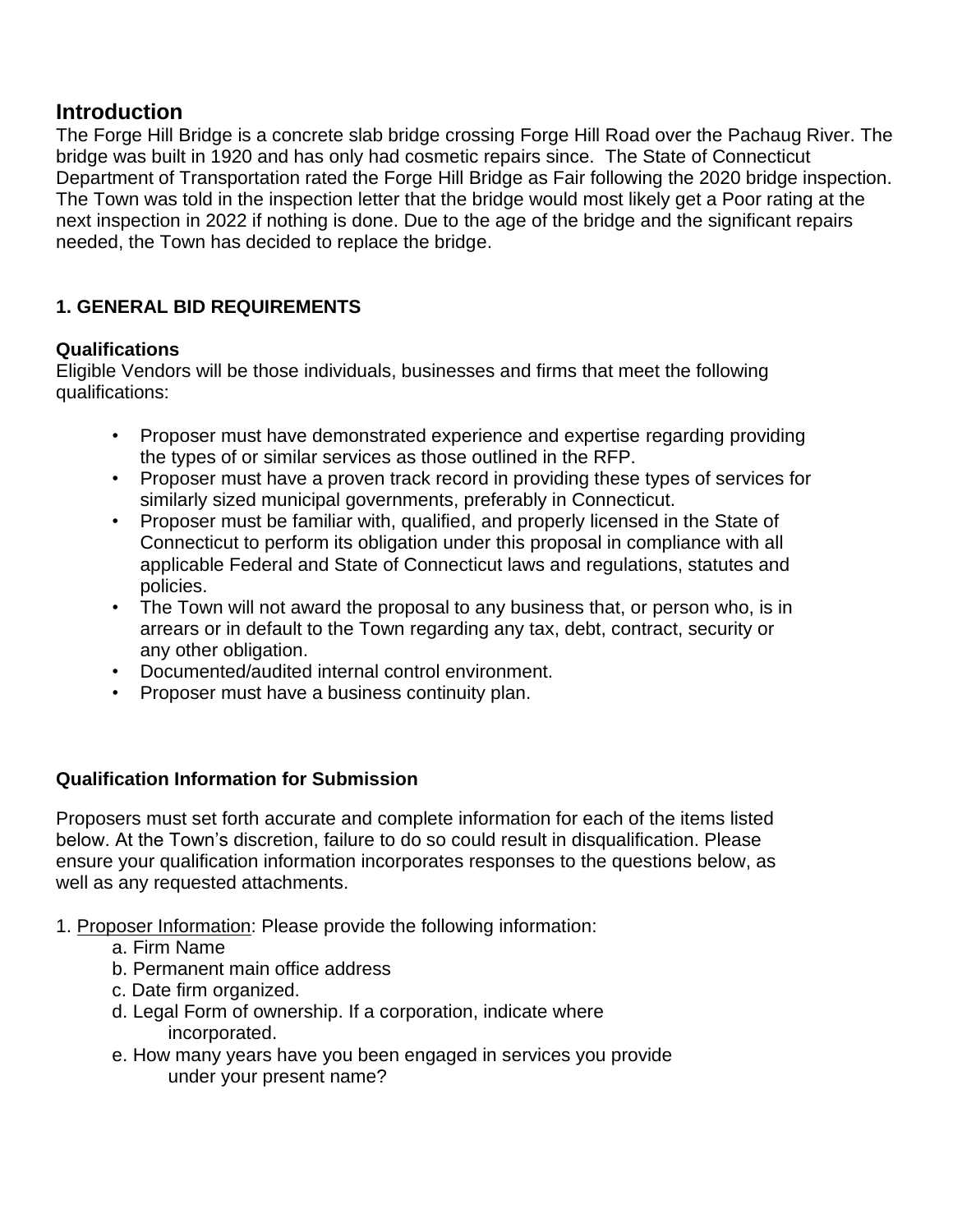#### 2. **Experience, Expertise and Capabilities**

.

- a. Philosophy Statement and Business Focus. A statement of the proposer's philosophy and approach in undertaking the services of the nature outlined in the RFP, as well as a description of its primary business focus.
- b. Summary of Relevant Experience. Provide a listing of projects that the proposer has completed within the last three (3) to five (5) years of a similar nature to those included in the Scope of Services in this RFP
- c. The following additional information shall be provided by each bidder:

• General description of the organizational structure of your institution including parent and/or subsidiary companies and the number of employees.

• Identify who will be the primary client relationship manager.

• Provide a general representation of the key factors and other important considerations that you feel separates your institution/firm from others in providing the requested services.

• Description of your firm's technical resources and experience in providing the desired scope of services to similarly sized entities.

• Identify the location of the office(s) from which the services will be performed.

• Disclose any current (last 3 years) business, financial, personal, or other types of relationships which may pose a conflict of interest.

#### 3. Work Plan

a. Work Plan. Please describe the approach that will be followed in undertaking the tasks listed in Scope of Services. Include a list of the permits to be acquired and the need for and/or extent of hydraulic analysis or soil borings and related geotechnical engineering. The work plan should also include a preliminary assessment of impacts during construction to adjoining property owners, and if temporary or permanent easements will likely be required. Include details or past experience on on-call construction administration for municipalities that self-perform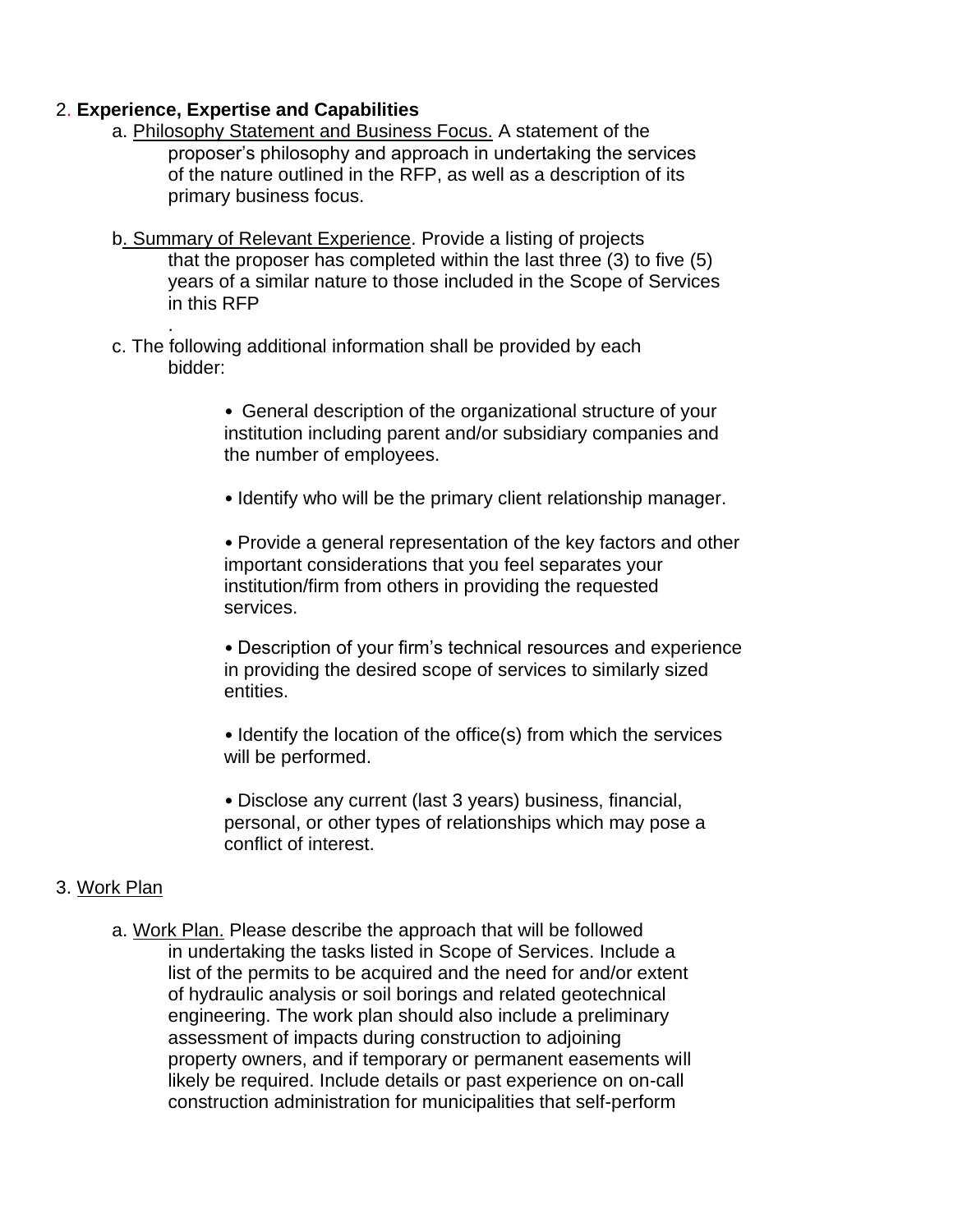bridge projects, and how your firm would approach this phase. **Note: the fees for any outsourced studies and engineering (e.g. wetland delineation/assessment, soil borings, or geotechnical engineering) should be included in the professional fee(s) for the pre-design and/or design phases, as appropriate. The Town is requesting that required subconsultant services be part of the overall contract amount for the selected engineering firm**.

b. Services Expected of the Town. Identify the nature and scope of the services that would be generally required of the Town in undertaking these projects.

#### 4. Information Regarding: Failure to Complete Work, Default and Litigation.

Please respond to the following questions:

a. Have you ever failed to complete any work awarded to you? If so, where and why?

b. Have you ever defaulted on a contract? If so, where and why? c. Is there any pending litigation which could affect your organization's ability to perform this agreement? If so, please describe.

d. Has your firm ever had a contract terminated for cause within the past five years? If yes, provide details.

e. Has your firm been named in a lawsuit related to errors and omissions within the past five years? If yes, provide details. f. During the past seven years, has your firm ever filed for protection under the Federal bankruptcy laws? If yes, provide details. g. Are there any other factors or information that could affect your firm's ability to provide the services being sought about which the Town should be aware?

5. Exceptions and Alternatives/Form of Contract.. There shall be no exceptions to the requirements of this RFP. Proposers shall abide by all terms and conditions of this RFP. Proposers are expected to execute the contract attached to this RFP (AIA B101-2017) without qualification, modification, or exception.

#### **Scope of Services**

The accompanying scope is provided as a general overview which may be expanded and further defined through negotiation. The selected firm and its consultant team will be responsible for the following tasks:

#### **Pre-Design / Existing Conditions**

1. Review available inspection reports (e.g. DOT/Town) and drawings.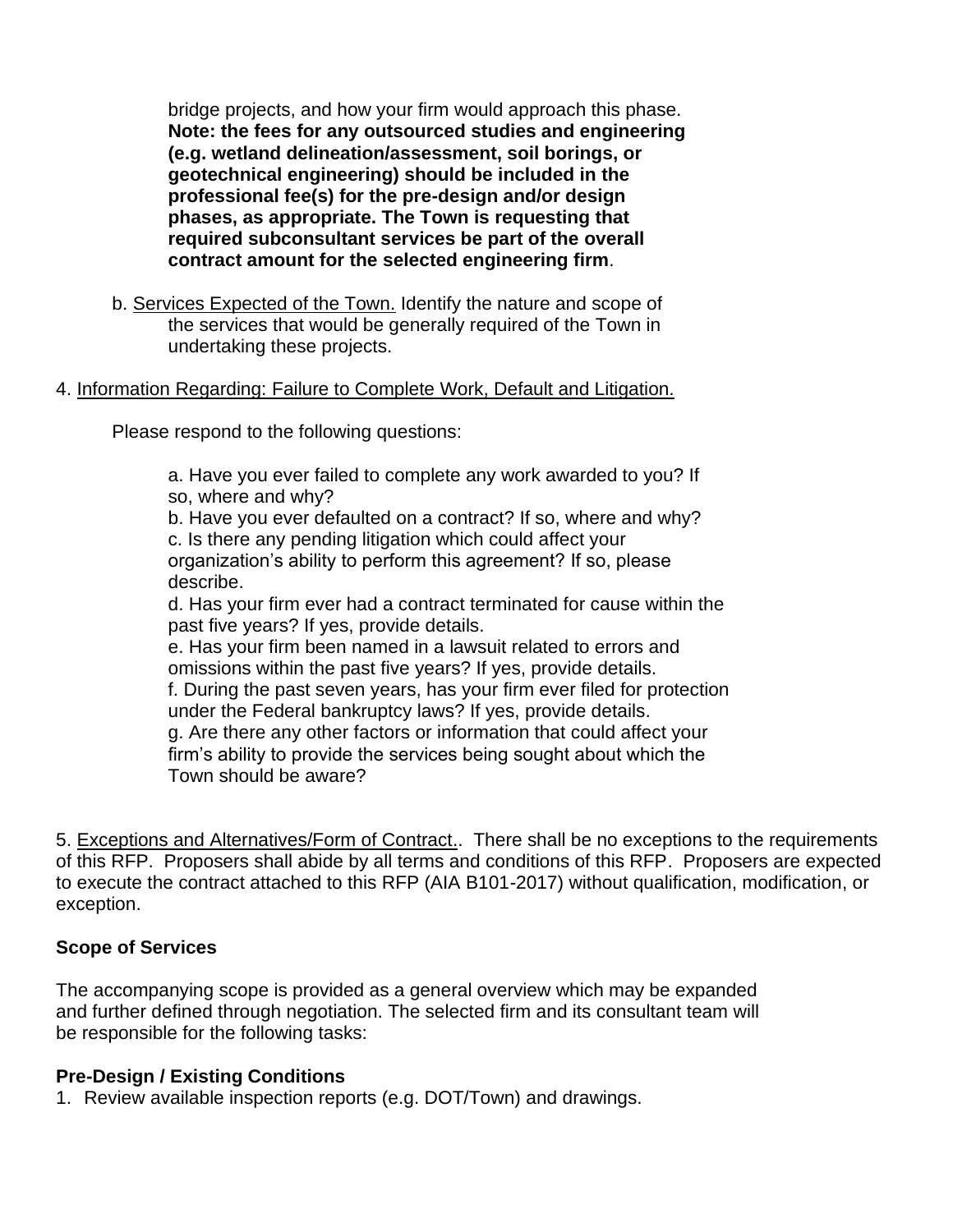2. Assess the current condition of the bridge, stream channel, and associated roadway.

3. Complete a topographic, boundary, and utility survey as appropriate to fully document existing conditions and prepare the base map for design and permitting (Class A-2 Horizontal Accuracy, NAD 83, NAVD 88, by a Licensed Connecticut Land Surveyor).

4. Obtain wetland / stream channel / FEMA information as needed for Inland Wetlands permitting and for any required hydraulic analyses and/or Army Corps of Engineers (ACOE) and/or Connecticut Department of Energy and Environmental Protection (DEEP) permits; relevant information should also be included in the base survey/map.

#### **Design**

Complete required studies and analyses, including a hydraulic analysis (if needed for permitting/design), soil borings (if needed), and geotechnical engineering. Prepare a set of design drawings advanced to a level sufficient for materials procurement and inhouse construction. Note that the Town will self-perform the bridge replacement; design drawings do not need to be at the level of a DOT Federal or Local Bridge program submission or bid set. As it is anticipated that the most cost-effective approach is to install a precast concrete box culvert, no structure type study is required. The selected Engineering Consultant should review key elements with Town staff at various levels of design, as needed. The design process and drawings should include:

1. Evaluation of cost, longevity, constructability, hydraulics, and future maintenance of the final box culvert design and railing system.

2. Specify upstream and downstream cut-off walls, riprap scour protection, water handling and associated channel restoration. Sufficient detail to be included on the design drawings – no specification manual is required.

3. Preparation of temporary and/or permanent easement maps, if necessary, for adjoining property owners for staging, access during construction, or to allow access for future maintenance. The design fee should include assisting the Town in obtaining these easements from affected property owners (if needed) – the Proposal Form (Attachment B) includes a unit cost per easement map prepared.

4. Engineer's Estimates – Two construction cost estimates to be prepared: one showing the cost for an outside contractor (i.e. if bid), and one reflecting the current approach for the Town Highway Department to self-perform the replacement.

#### **Permitting**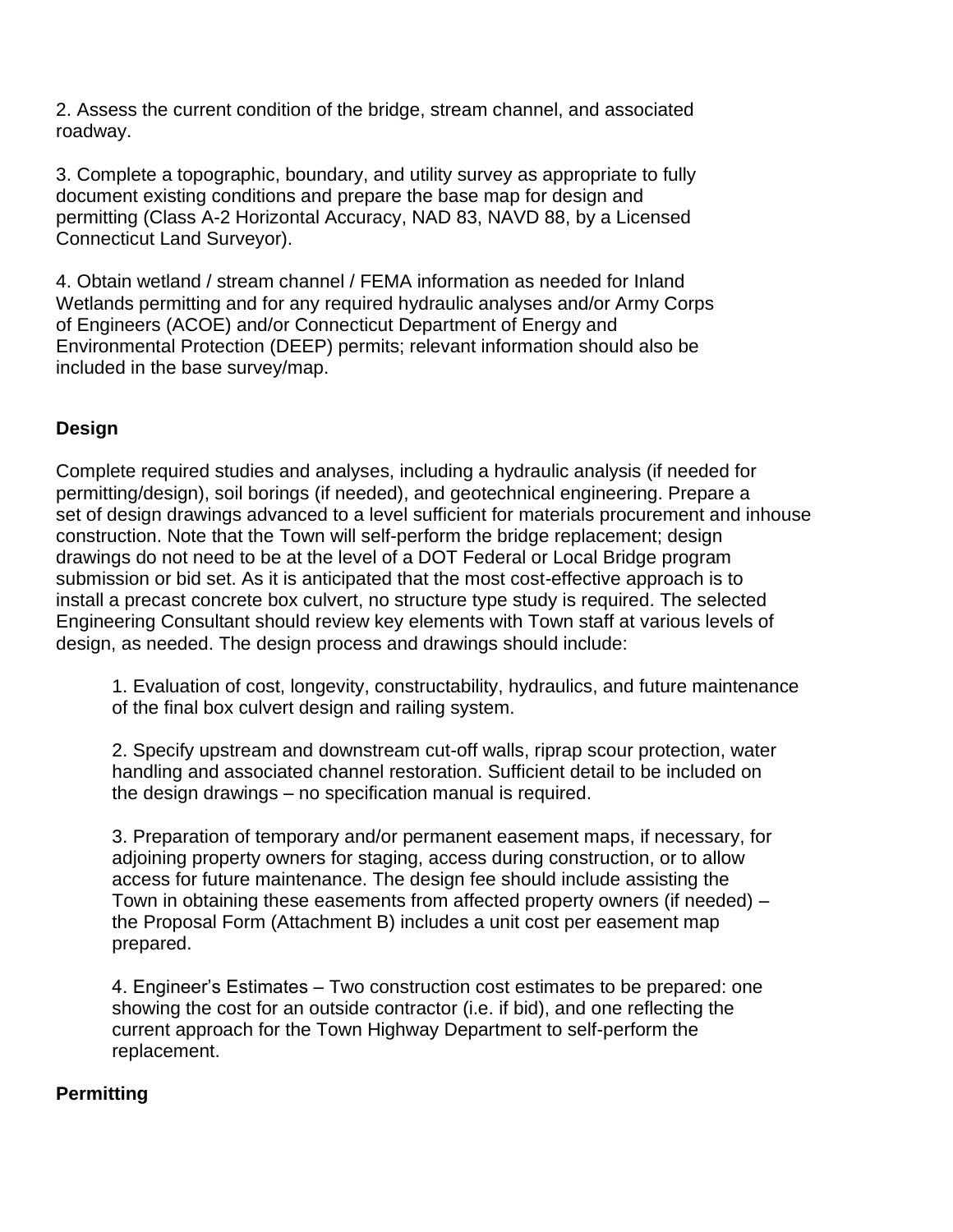Complete pre-application coordination and prepare and submit all required permit applications, including but not limited to:

• Inland Wetlands – Town (Assume attendance at two (2) Commission meetings) For all other required permits, the permitting fee should include attendance at agency meetings needed to determine or discuss application specifics, and to secure the final permits.

#### **Utility Coordination**

Based on available information, existing utilities on or near the bridge includes a Spectra Energy gas main and overhead utilities (with a pole directly adjacent to the bridge structure). Coordination with the involved utilities will be required during design and construction administration, but there are no plans to disturb or relocate any utilities unless absolutely necessary. Costs associated with utility coordination should be included in the professional fees for the respective line items on the Proposal Form (Attachment B).

#### **Construction Administration**

Provide construction administration services including:

- Utility Coordination/Meetings
- Shop Drawing Review

• Periodic Site Visits/Inspections (these will be of a limited nature on an on-call basis: full time inspection is not required)

The selected consultant will also provide the following deliverables after construction (to be submitted to DOT – Bridge Safety for their information).

• As-built Survey (One set of mylars, two sets of paper prints, along with pdf and AutoCAD files)

#### **Agreement Period**

The Town anticipates entering into an agreement with the selected Proposer commencing in the Fall of 2021. However, Town funding for specific projects due to Covid-19 may be delayed, so Proposers are requested to stipulate the period for which the lump sum fees and hourly rates apply. In particular, there may be a gap between the completion of the design phase and initiation of construction. Proposers should specify (along with the professional rates to be submitted) percent increases and/or adjusted lump sum fees for construction administration items after the stipulated period –these should be provided for two (2) additional years on an annual basis. The Town will contractually reserve the right to cancel the contract at any time. The agreement period for any contract or purchase order resulting from this RFP shall ultimately be as negotiated to the mutual agreement of the parties.

#### **Additional Conditions**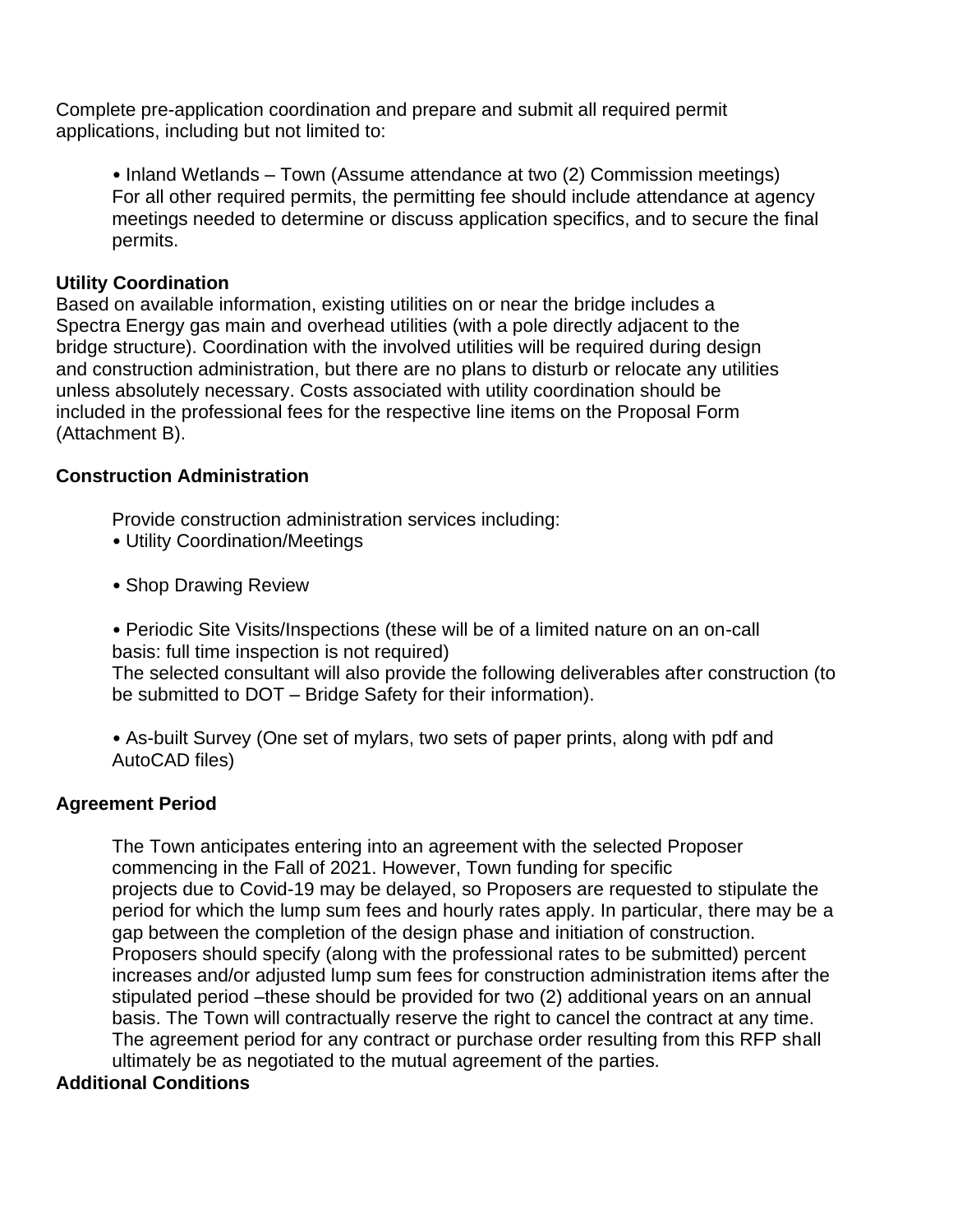In order to qualify for consideration, the following minimum qualifications must be met:

• Proposer must have demonstrated experience and expertise in regard to providing the types of services outlined in this Request for Proposals.

• Proposer should have a proven track record in providing these types of or similar services for municipal governments.

Proposer must be qualified and properly licensed in the State of Connecticut to perform its obligation under this proposal in compliance with any/all applicable Federal and State of Connecticut laws and regulations, statutes, and policies.

The bidder must:

➢ Provide industry standard or higher quality services while maintaining a focus on providing a cost-effective service to the Town.

 $\triangleright$  Provide the highest quality customer service to the Town, not limited to, but particularly in the areas of reliability and billing.

 $\triangleright$  The selected firm shall work with and cooperate with the Finance Department in rendering services pursuant to this RFP.

All those submitting proposals must be willing to adhere to the following additional conditions and must positively state this in the proposal:

1. The proposer must certify that the personnel identified in its response to this RFP will be the persons actually assigned to the project. At its discretion, the Town may require the removal and replacement of any of the proposer's personnel who do not perform adequately, regardless of whether they were previously approved by the Town.

2. All subcontractors hired by the proposer awarded a contract or purchase order as a result of this RFP must have prior approval of the Town prior to and during the agreement period.

3. Any contract or purchase order resulting from this RFP process will represent the entire agreement between the proposer and the Town and will supersede all prior negotiations, representations or agreements, alleged or made, between the parties. The Town shall assume no liability for payment of services under the terms of the contract or purchase order until the successful proposer is notified that the contract or purchase order has been accepted and approved by the Town. *Any contract resulting from this RFP may be amended only by means of a written instrument signed by the proposer and signed by the Town Manager.*

#### **2. RIGHT TO AMEND OR TERMINATE THE RFP OR CONTRACT**

The Town may, in its sole discretion, clarify, modify, amend, or terminate this RFP if the Town determines it is in the Town's best interest. The Town has the right to extend the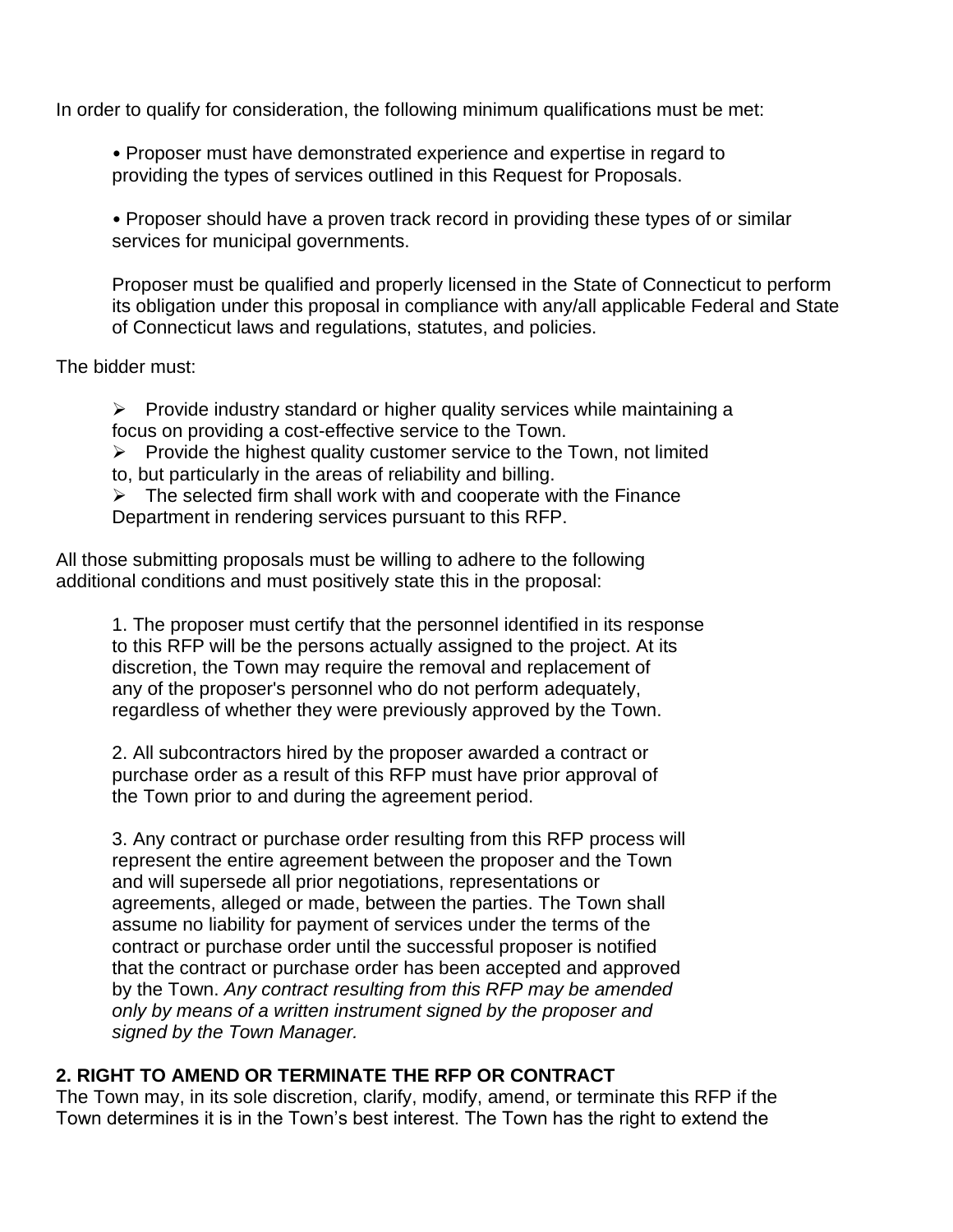RFP Open Date no later than four (4) business days prior to the scheduled RFP Open Date, via Addendum, if determined it is in the Town's best interest. In the event that an insufficient number of qualified bids are received by the RFP Open Date, the Town may terminate and re-post the RFP if determined it is in the Town's best interest. All such actions shall be affected by a posting on the Town's website, [www.v](http://www./)oluntown.gov.

#### **Each proposer is responsible for checking the Town's website to determine if the Town has issued any addenda and, if so, to complete its proposal in accordance with the RFP as modified by the addenda.**

If this RFP provides for a multi-year agreement, the Town also reserves the right to terminate the Contract at the end of the last fiscal year for which funds have been appropriated, and the Town shall have no obligation or liability to the successful proposer for any unfunded year or years.

# **2. KEY DATES**

RFP Advertised September 3, 2021 RFP Open Date September 16, 2021 at 3:30 p.m. Contract Execution Date TBD

#### **3. PROPOSAL SUBMISSION INSTRUCTIONS**

Proposals must set forth accurate and complete information for each of the items listed in Attachments A & B.

Your proposal should be submitted in a sealed envelope marked "Forge Hill Bridge #04805 **Bid #2021-1**" to the Selectmen's Office at the Voluntown Town Hall, 115 Main St, Voluntown, CT 06384 until but no later than **3:30P.M., September 16, 2021**. The Town will not accept submissions by email or fax. Proposers are solely responsible for ensuring timely delivery. The Town will **NOT** accept late proposals.

Proposal prices must be submitted on the Proposal Form included in this RFP. All blank spaces for proposal prices must be completed in ink or be typewritten.

Proposals may be withdrawn personally or in writing provided that the Town receives the withdrawal prior to the time and date the proposals are scheduled to be opened.

Proposals are considered valid, and may not be withdrawn, cancelled or modified, for sixty (60) days after the opening date, to give the Town sufficient time to review the proposals, investigate the proposers' qualifications, secure any required municipal approvals, and execute a binding contract with the successful proposer.

An authorized person representing the legal entity of the proposer must sign the Proposal Form and all other forms included in this RFP.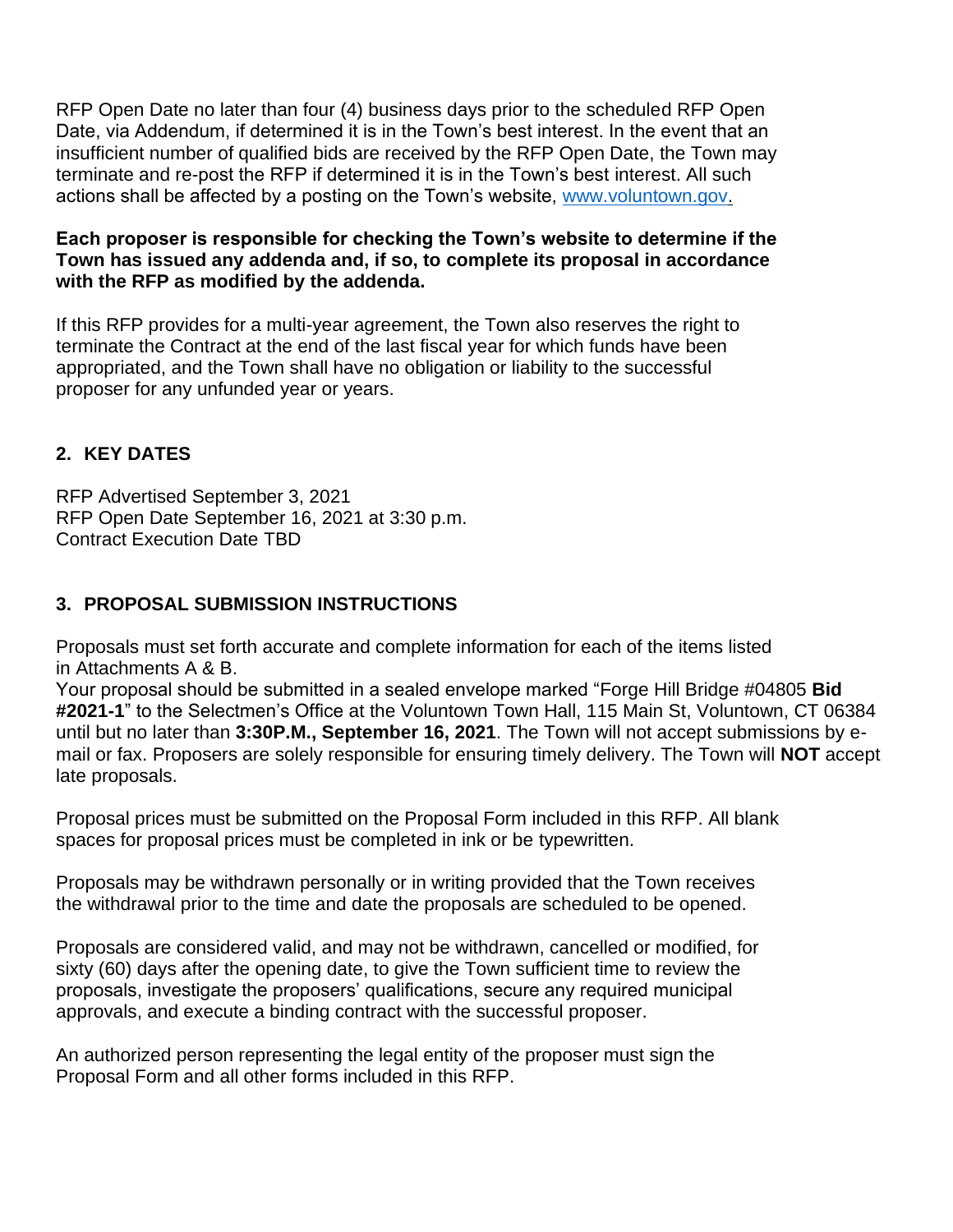# **4. QUESTIONS AND AMENDMENTS**

Questions concerning the process and procedures applicable to this RFP are to be submitted **in writing** (including by e-mail or fax) and directed **only to:** Name: Tracey Hanson Position: First Selectman Email: thanson@voluntown.gov Fax: (860-376-3295)

#### **Proposers are prohibited from contacting any other Town employee, officer or official concerning this RFP. A proposer's failure to comply with this requirement may result in disqualification.**

The appropriate Town representative listed above must receive any questions from proposers no later than seven (7) days before the proposal opening date. That representative will confirm receipt of a proposer's questions by e-mail. The Town will answer all written questions by issuing one or more addenda, which shall be a part of this RFP and the resulting Contract, containing all questions received as provided for above and decisions regarding same.

At least four (4) calendar days prior to proposal opening, the Town will post any addenda on the Town's website, www.voluntown.gov. **Each proposer is responsible for checking the website to determine if the Town has issued any addenda and, if so, to complete its proposal in accordance with the RFP as modified by the addenda.**

No oral statement of the Town, including oral statements by the Town representatives listed above, shall be effective to waive, change or otherwise modify any of the provisions of this RFP, and no proposer shall rely on any alleged oral statement.

#### **5. ADDITIONAL INFORMATION**

The Town reserves the right, either before or after the opening of proposals, to ask any proposer to clarify its proposal or to submit additional information that the Town in its sole discretion deems desirable.

#### **6. COSTS FOR PREPARING PROPOSAL**

Each proposer's costs incurred in developing its proposal are its sole responsibility, and the Town shall have no liability for such costs.

#### **8. OWNERSHIP OF PROPOSALS**

All proposals submitted become the Town's property and will not be returned to proposers. The Town of Voluntown also reserves the right to use any ideas contained in the proposals and is not obligated in any manner to reimburse the proposers for the costs incurred in connection with responding to this Request for Proposals.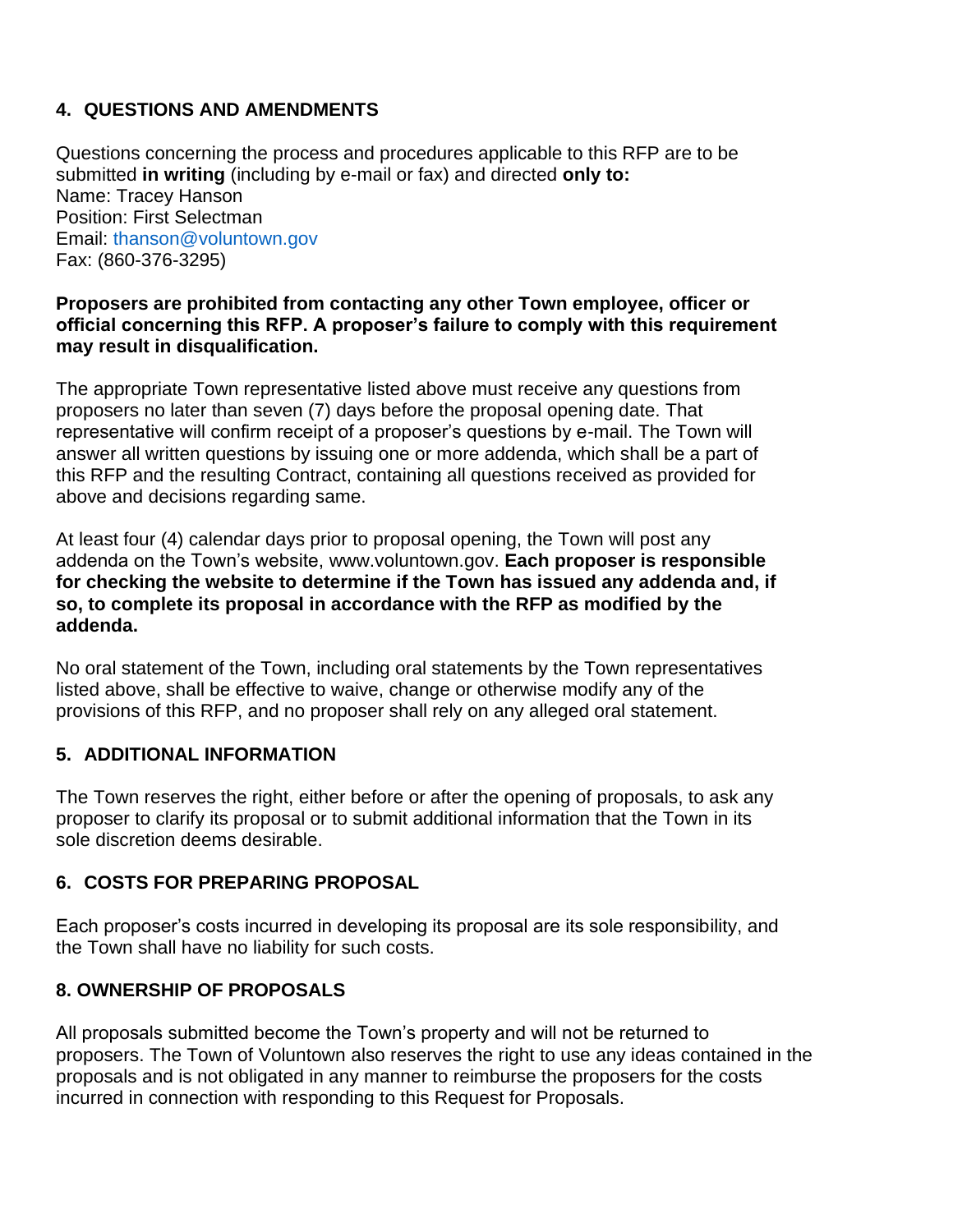# **9. FREEDOM OF INFORMATION ACT**

All information submitted in a proposal or in response to a request for additional information is subject to disclosure under the Connecticut Freedom of Information Act. Proposers are encouraged **not** to include in their proposals any information which is proprietary, a trade secret, or otherwise confidential. All materials associated with this procurement process are subject to the terms of state laws defining freedom of information and privacy, and all rules, regulations and interpretations resulting from those laws.

# **10. REFERENCES**

Each proposer must complete and submit the Proposer's Statement of References form included in this RFP.

# **11. LEGAL STATUS**

If a proposer is a corporation, limited liability company, or other business entity that is required to register with the Connecticut Secretary of State's Office, it must have a current registration on file with that office. The Town may, in its sole discretion, request acceptable evidence of any proposer's legal status.

#### **12. PRESUMPTION OF PROPOSER'S FULL KNOWLEDGE**

Each proposer is responsible for having read and understood each document in this RFP and any addenda issued by the Town. A proposer's failure to have reviewed all information that is part of or applicable to this RFP, including but not only any addenda posted on the Town's website, shall in no way relieve it from any aspect of its proposal or the obligations related thereto.

Each proposer is deemed to be familiar with and is required to comply with all federal, state and local laws, regulations, ordinances, codes and orders that in any manner relate to this RFP or the performance of the work described herein.

By submitting a proposal, each proposer represents that it has thoroughly examined and become familiar with the scope of work outlined in this RFP, and it is capable of performing the work to achieve the Town's objectives. If applicable, each proposer shall visit the site, examine the areas and thoroughly familiarize itself with all conditions of the property before preparing its proposal.

# **13. TAX EXEMPTIONS**

The Town is exempt from the payment of federal excise taxes and Connecticut sales tax and use taxes. Such taxes must not be included in prices.

#### **14. AWARD CRITERIA & SELECTION**

All proposals will be publicly opened and read aloud as received on the date, at the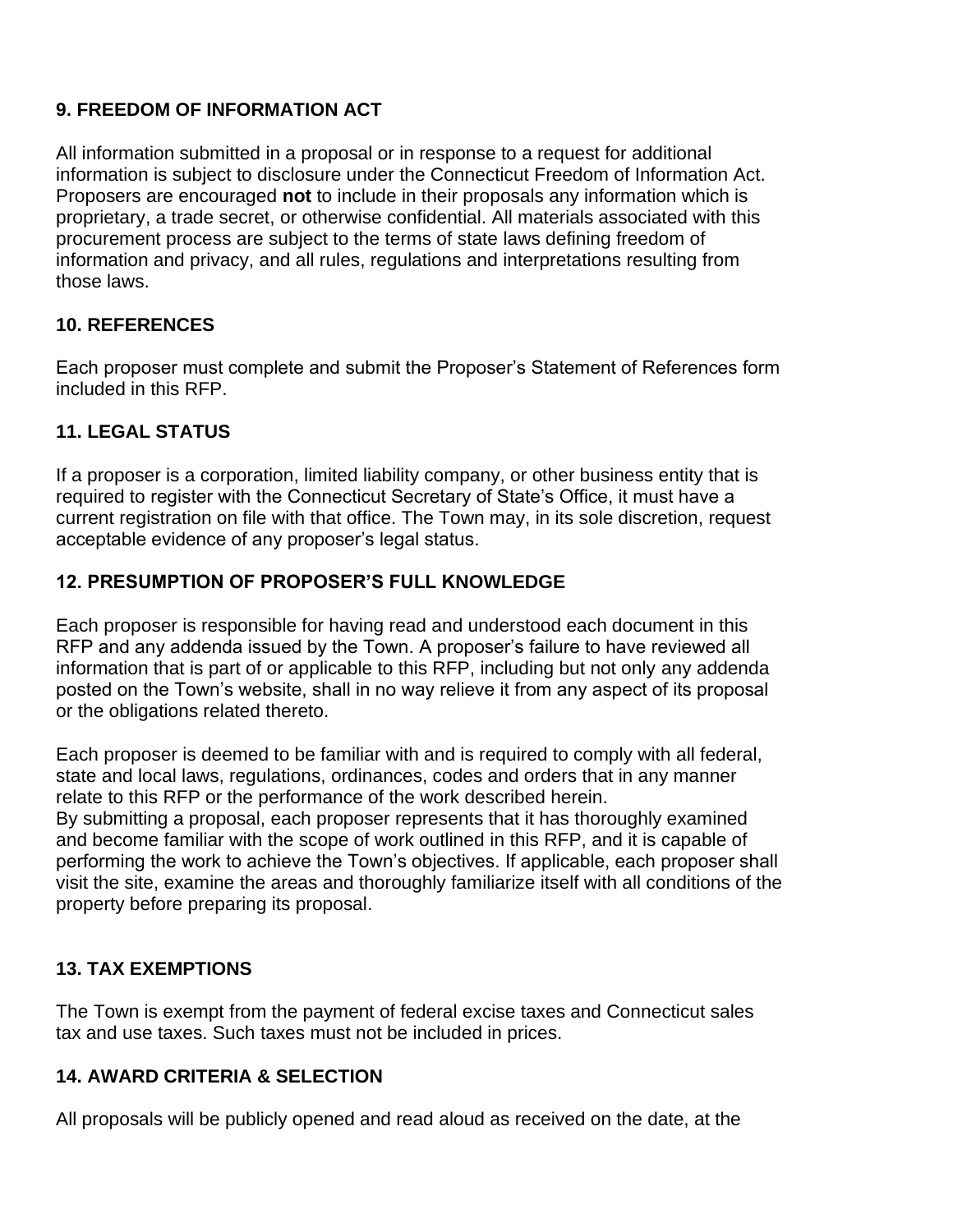time, and at the place identified in this RFP. Proposers may be present at the opening unless the Town Hall remains closed to the public due to Covid-19.

The Town reserves the right to correct, after proposer verification, any mistake in a proposal that is a clerical error, such as a price extension, decimal point error or FOB terms. If any error exists in an extension of prices, the unit price shall prevail. The Town reserves the right to accept all or any part of a proposal, reject all proposals, and waive any informalities or non-material deficiencies in a proposal. The Town also reserves the right, if applicable, to award the purchase of individual items under this RFP to any combination of separate proposals or proposers, and to negotiate with one or more of the finalists regarding the terms of this engagement.

The Town will accept the proposal that, all things considered, the Town determines is in its best interests. Although price will be an important factor, it will not be the only basis for award. Due consideration may also be given to a proposer's experience, references, service, ability to respond promptly to requests, past performance, and other criteria relevant to the Town's interests, including compliance with the procedural requirements stated in this RFP.

#### **A. Evaluation Criteria**

The following specific criteria are expected to be among those utilized in the selection process. They are presented as a guide for the proposer in understanding the Town's requirements and expectation for this project and are not necessarily all inclusive or presented in order of importance.

• The background, experience, and strength of the Proposer in providing similar services elsewhere, including the level of experience in working with other Connecticut municipalities of similar size, and the quality of services performed for other municipalities.

• The Proposer's responsiveness and compliance with the RFP requirements and conditions to provide the services requested.

- A review of references provided with the Proposal, and administration of prior contracts.
- Competitiveness of proposed cost. The Town reserves the right to negotiate cost with the selected Proposer.

The Town may elect to have the proposals evaluated by a committee as part of making a selection. If deemed necessary, the Town reserves the right to arrange for interviews/oral presentations as part of the selection process, which invitations for interviews may involve a short-listing of the proposals received.

If the proposer does not execute the Contract within ten (10) business days of the date of notification, unless extended by the Town, the Town may call any proposal security provided by the proposer and may enter into discussions with another proposer. **The Town will post the Preliminary Notice of Award and related information on its website, www.voluntown.gov, under "legals & bids."**

The Contract Execution date in Key Dates is anticipated, not certain.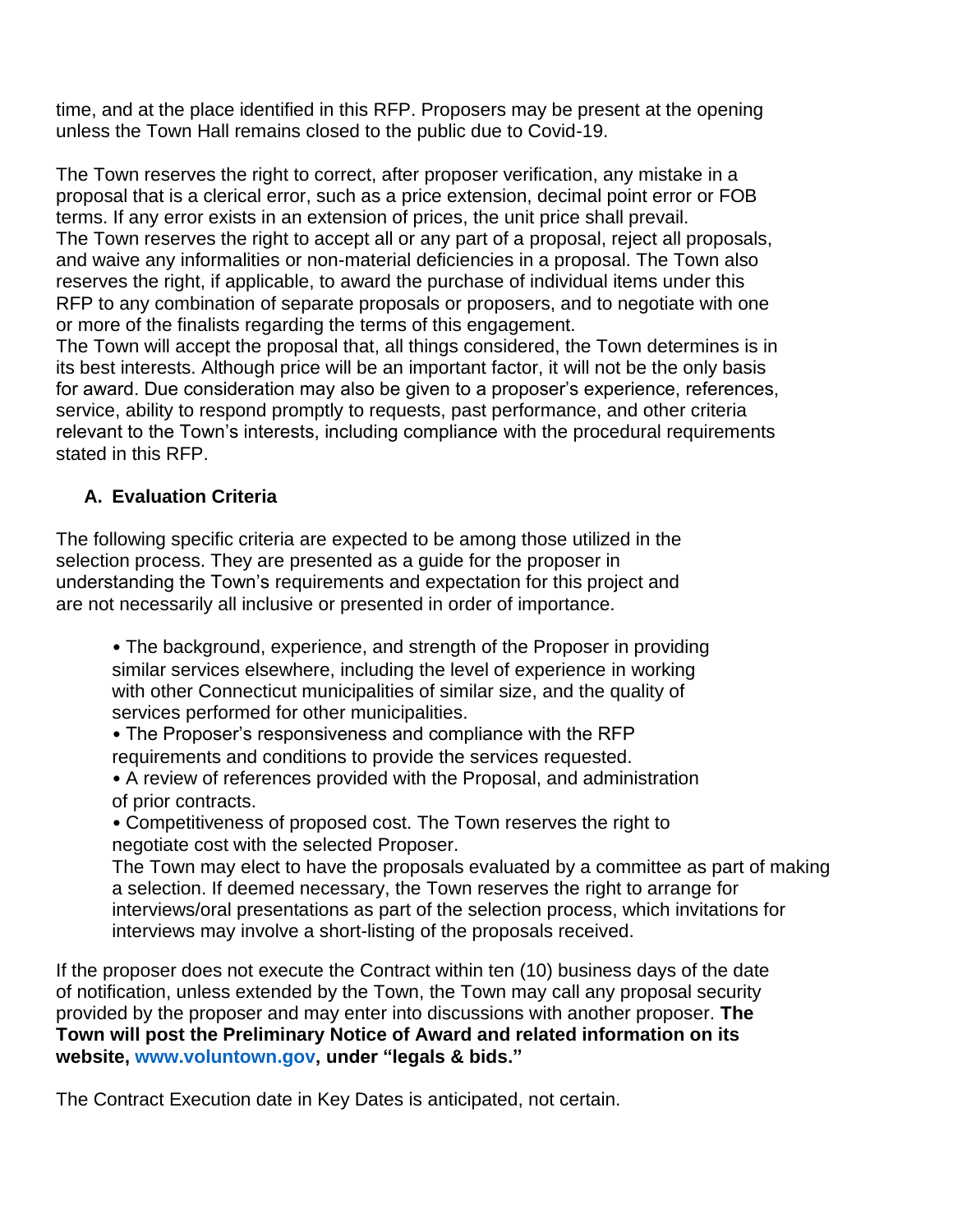# **15. ATTACHMENTS**

The following attachments are included below and must be completed, as detailed within the RFP.

- A. References
- B. Proposal Form

# **INDEMNIFICATION**

The Vendor at its own expense and without exception, shall indemnify, defend and pay all damages, costs, expenses, including attorney fees, and otherwise hold harmless the Town of Voluntown and the State of Connecticut , its employees, and agents, from any liability of any nature or kind in regard to the delivery of these services. The Vendor shall secure and maintain General Liability Insurance as will protect him from claims under the Worker's Compensation Acts and from claims for bodily injury, death, or property damage which may arise from the performance of his services under this contract.

# **INSURANCE REQUIREMENTS**

The selected vendor must maintain insurance that meets the Town's insurance requirements (listed below), to protect the Town from claims for loss or injury which might arise out of or result from the operations under this contract. Additionally, the selected vendor must file Certificates of Insurance evidencing such insurance and policy endorsements with the Town, specifically naming the Town and the State of Connecticut as additional insureds on a primary and non-contributory basis:

• Worker's Compensation, employer liability (or statutory limits - greater of two), \$1,000,000.

• Comprehensive General Liability with limits of not less than \$1,000,000.00 per occurrence.

- Professional Liability with limits not less than \$1,000,000.
- Umbrella Liability of not less than \$1,000,000.

• Comprehensive Automobile Liability (owned, non-owned, hired) of \$1,000,000.00 each accident.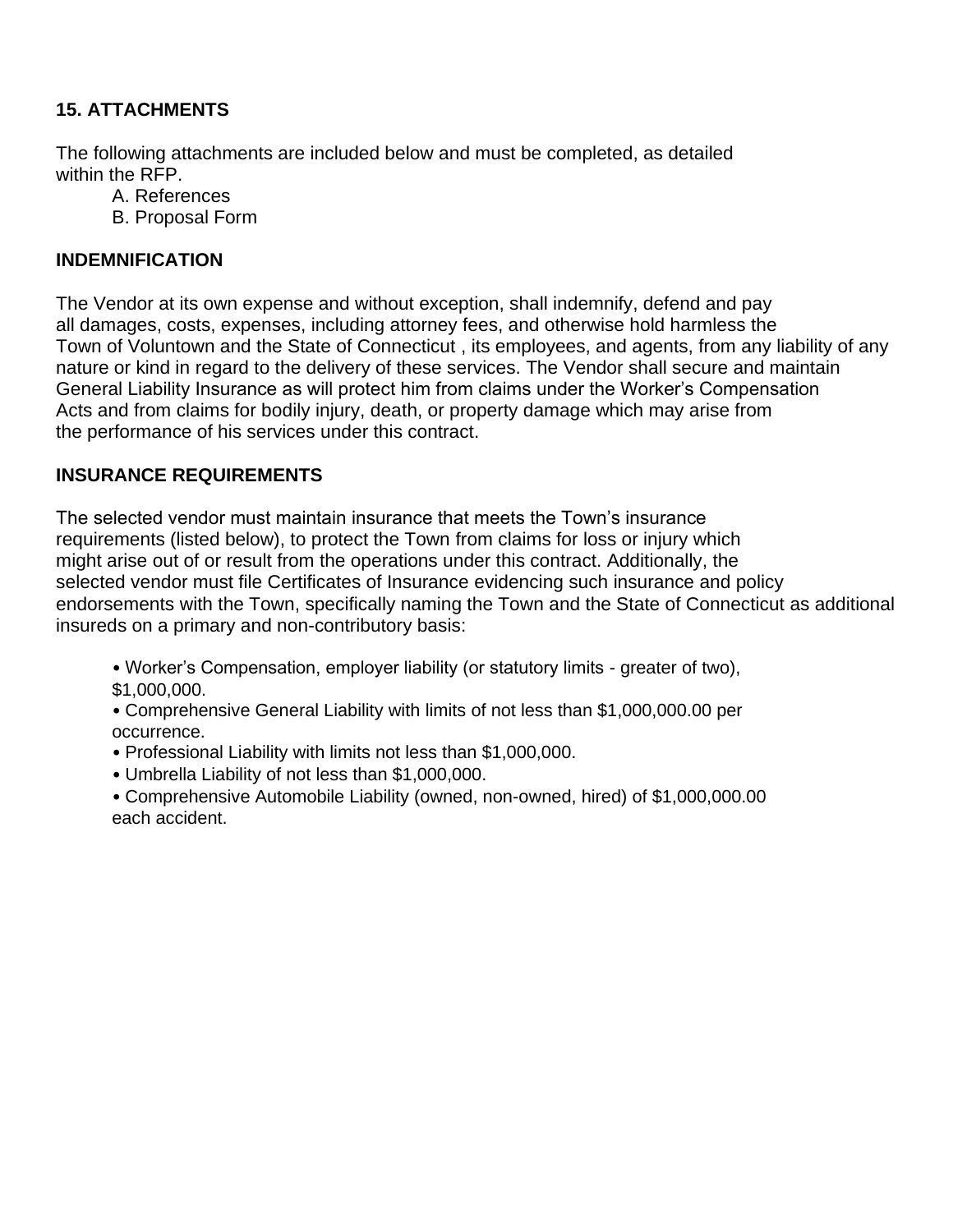# TOWN OF VOLUNTOWN, CONNECTICUT

# ATTACHMENT A: PROPOSER'S STATEMENT OF REFERENCES

# Forge Hill Bridge<br>#2021-1

Provide at least three (3) references:

|    | INDIVIDUAL CONTACT NAME AND POSITION                                                                                                                                       |
|----|----------------------------------------------------------------------------------------------------------------------------------------------------------------------------|
| 2. |                                                                                                                                                                            |
|    |                                                                                                                                                                            |
|    |                                                                                                                                                                            |
|    | TELEPHONE:<br><u> 2000 - Jan James James James James James James James James James James James James James James James James J</u><br>INDIVIDUAL CONTACT NAME AND POSITION |
|    |                                                                                                                                                                            |
|    |                                                                                                                                                                            |
|    |                                                                                                                                                                            |
|    |                                                                                                                                                                            |
|    | TELEPHONE:<br>INDIVIDUAL CONTACT NAME AND POSITION                                                                                                                         |